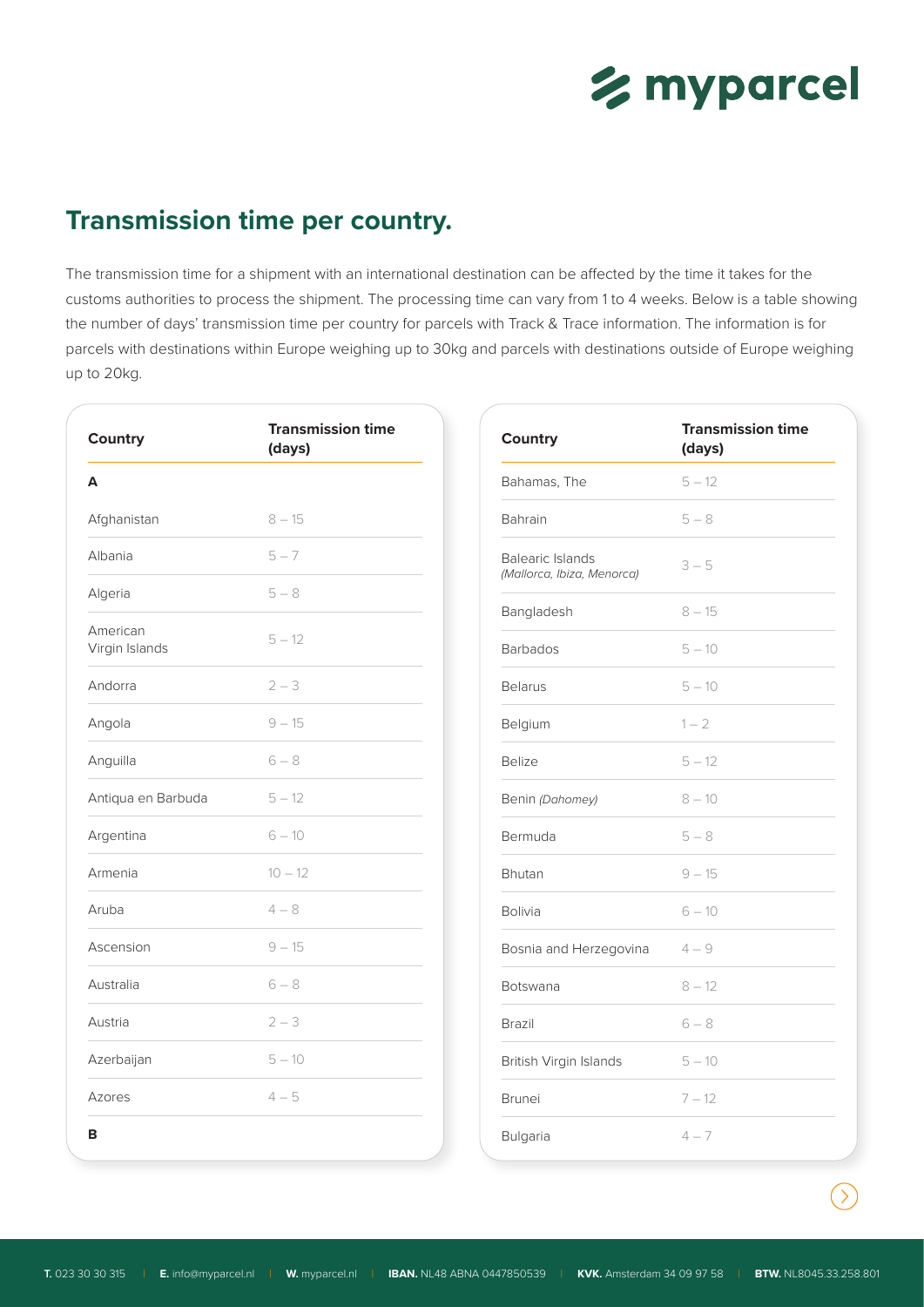

| Country                    | <b>Transmission time</b><br>(days) |
|----------------------------|------------------------------------|
| Burkina Faso (Upper Volta) | $8 - 15$                           |
| <b>Burundi</b>             | $8 - 12$                           |
| C                          |                                    |
| Cabo Verde (Cape Verde)    | $6 - 12$                           |
| Cambodia                   | $8 - 12$                           |
| Cameroon                   | $9 - 15$                           |
| Canada                     | $5 - 6$                            |
| Canary Islands             | $5 - 8$                            |
| Cayman Islands, The        | $5 - 12$                           |
| Central African Republic   | $7 - 15$                           |
| Chad                       | $7 - 15$                           |
| <b>Channel Islands</b>     | $5 - 7$                            |
| Chile                      | $6 - 10$                           |
| China                      | $9 - 15$                           |
| Colombia                   | $6 - 10$                           |
| Comoros                    | $9 - 15$                           |
| Congo (Brazzaville)        | $8 - 12$                           |
| Congo (Kinshasa)           | $8 - 12$                           |
| Corsica                    | $2 - 3$                            |
| Costa Rica                 | $5 - 10$                           |
| Croatia                    | $5 - 8$                            |
| Cuba                       | $5 - 12$                           |

| <b>Country</b>        | <b>Transmission time</b><br>(days) |
|-----------------------|------------------------------------|
| Cyprus                | $4 - 7$                            |
| Czech Republic        | $3 - 5$                            |
| D                     |                                    |
| Denmark               | $2 - 3$                            |
| Djibouti              | $9 - 15$                           |
| Dominica              | $5 - 12$                           |
| Dominican Republic    | $5 - 12$                           |
| <b>Dutch Antilles</b> | $4 - 8$                            |
| Е                     |                                    |
| East Timor            | $10 - 16$                          |
| Ecuador               | $6 - 10$                           |
| Egypt                 | $7 - 8$                            |
| El Salvador           | $5 - 12$                           |
| Equatorial Guinea     | $9 - 15$                           |
| Eritrea               | $7 - 10$                           |
| Estonia               | $4 - 6$                            |
| Ethiopia              | $9 - 15$                           |
| F                     |                                    |
| Falkland Islands      | $8 - 10$                           |
| Faroe Islands         | $2 - 3$                            |
| Fiji                  | $7 - 12$                           |
| Finland               | $2 - 4$                            |

 $\bigcirc$ 

**T.** 023 30 30 315 | **E.** info@myparcel.nl | **W.** myparcel.nl | **IBAN.** NL48 ABNA 0447850539 | **KVK.** Amsterdam 34 09 97 58 | **BTW.** NL8045.33.258.801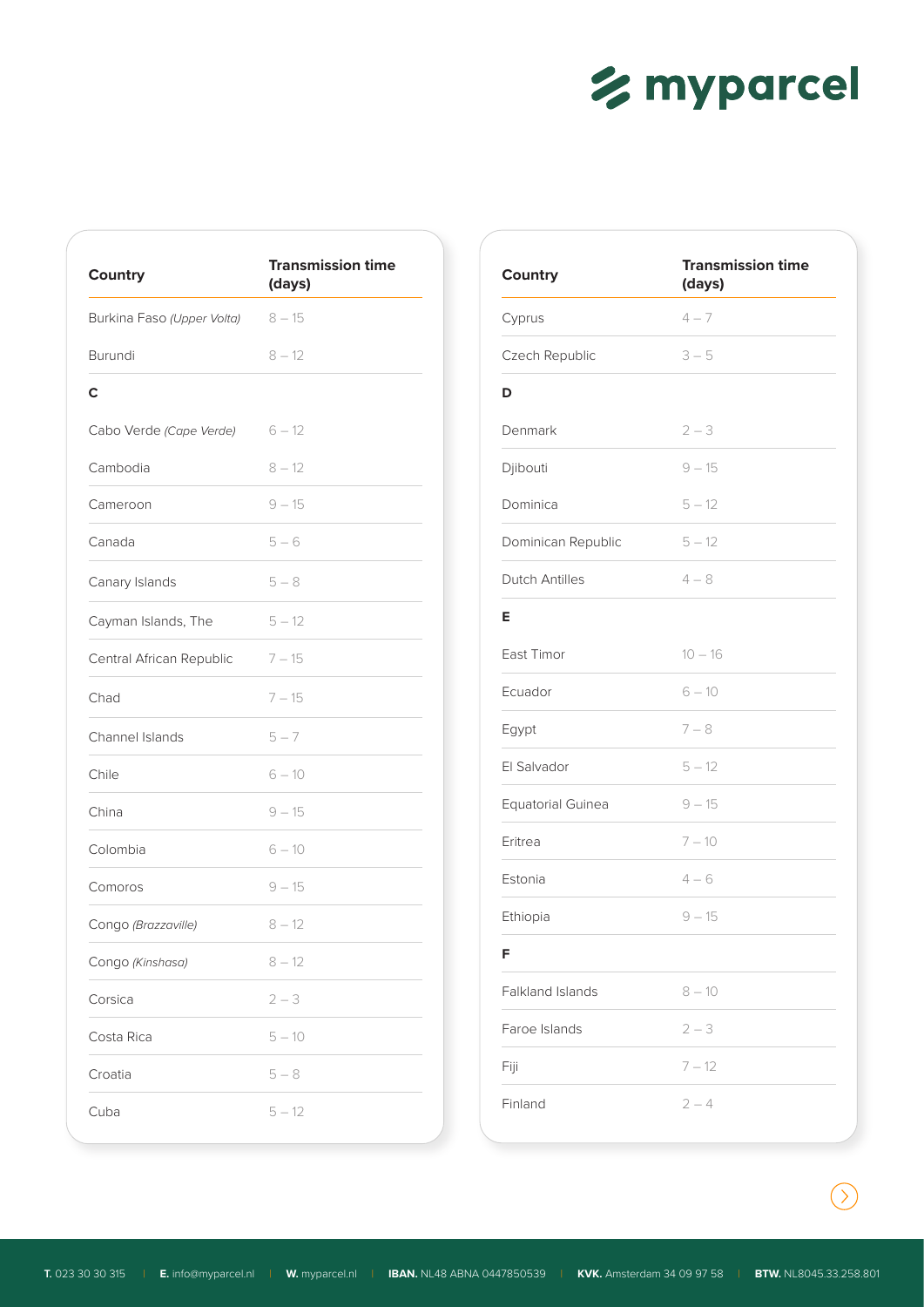## % myparcel

| Country          | <b>Transmission time</b><br>(days) |
|------------------|------------------------------------|
| France           | $2 - 3$                            |
| French Guiana    | $6 - 10$                           |
| French Polynesia | $10 - 12$                          |
| G                |                                    |
| Gabon            | $7 - 15$                           |
| Gambia           | $9 - 15$                           |
| Georgia          | $5 - 12$                           |
| Germany          | $2 - 3$                            |
| Ghana            | $9 - 15$                           |
| Gibraltar        | $4 - 6$                            |
| Greece           | $3 - 6$                            |
| Grenada          | $5 - 10$                           |
| Guadeloupe       | $5 - 12$                           |
| Guatemala        | $5 - 10$                           |
| Guernsey         | $5 - 7$                            |
| Guinea           | $7 - 15$                           |
| Guinee-Bissau    | $9 - 15$                           |
| Guyana           | $6 - 10$                           |
| н                |                                    |
| Haïti            | $5 - 12$                           |
| Honduras         | $5 - 12$                           |
| Hong Kong        | $4 - 6$                            |

| <b>Country</b>                             | <b>Transmission time</b><br>(days) |
|--------------------------------------------|------------------------------------|
| Hungary                                    | $3 - 5$                            |
| ı                                          |                                    |
| Iceland                                    | $2 - 3$                            |
| India                                      | $5 - 10$                           |
| Indonesia                                  | $4 - 9$                            |
| Iran                                       | $4 - 8$                            |
| Iraq                                       | $6 - 10$                           |
| Ireland                                    | $2 - 3$                            |
| Israel                                     | $4 - 5$                            |
| Italy<br>(eexcl. San Marino, Vatican City) | $3 - 5$                            |
| Ivory Coast (Cote d'Ivoire)                | $6 - 12$                           |
| J                                          |                                    |
| Jamaica                                    | $5 - 12$                           |
| Japan                                      | $4 - 7$                            |
| Jersey                                     | $5 - 7$                            |
| Jordan                                     | $4 - 8$                            |
| κ                                          |                                    |
| Kazakhstan                                 | $6 - 12$                           |
| Kenya                                      | $5 - 15$                           |
| Kiribati                                   | $10 - 16$                          |
| Kosovo                                     | $7 - 9$                            |
| Kuwait                                     | $5 - 8$                            |

 $\bigcirc$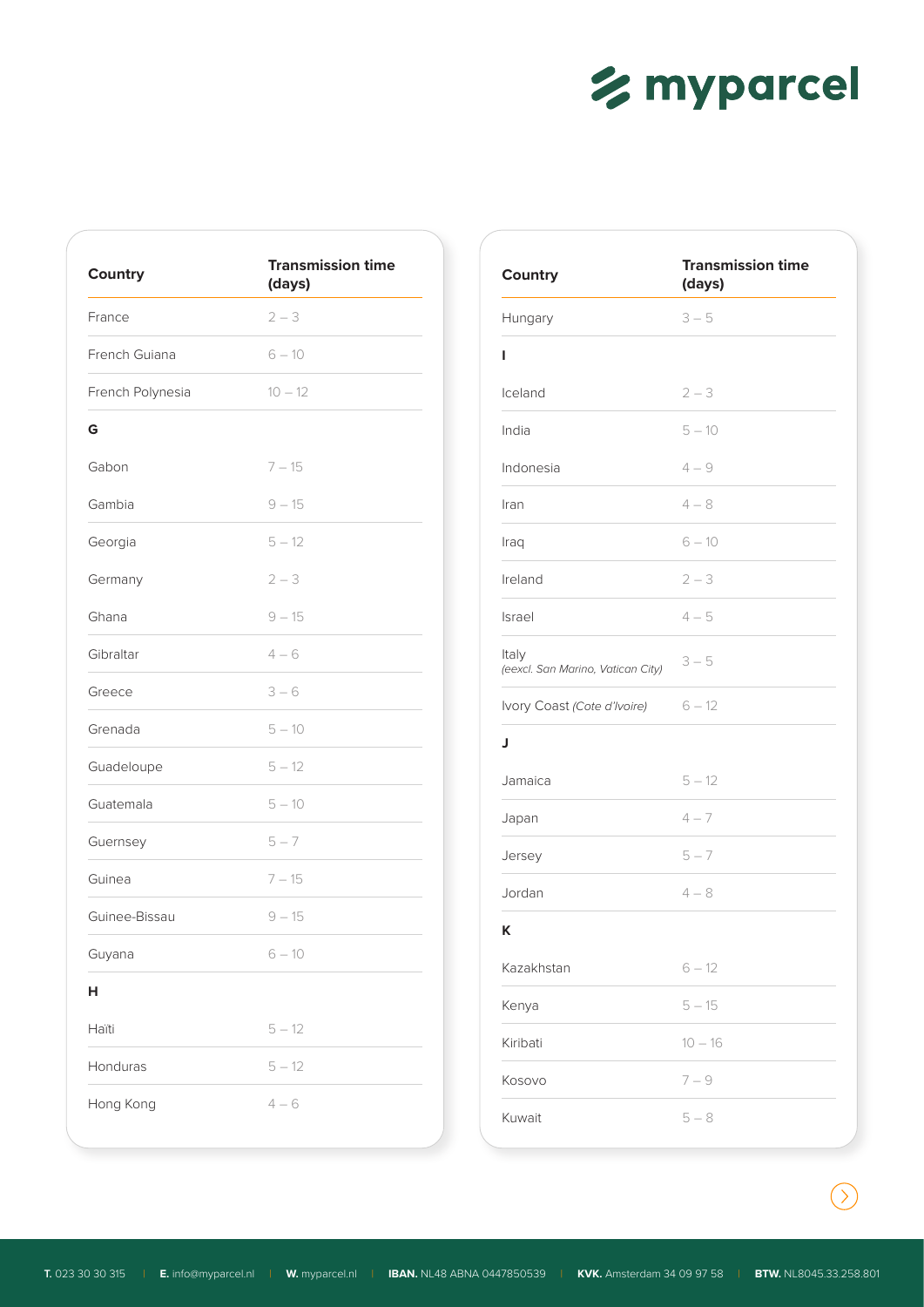

| Country       | <b>Transmission time</b><br>(days) |
|---------------|------------------------------------|
| Kyrgyzstan    | $6 - 12$                           |
| L             |                                    |
| Lakshadweep   | $6 - 8$                            |
| Laos          | $9 - 15$                           |
| Latvia        | $3 - 6$                            |
| Lebanon       | $5 - 10$                           |
| Lesotho       | $6 - 10$                           |
| Liberia       | $9 - 15$                           |
| Libya         | $6 - 8$                            |
| Liechtenstein | $3 - 4$                            |
| Lithuania     | $4 - 6$                            |
| Luxemburg     | $4 - 6$                            |
| М             |                                    |
| Macao         | $9 - 15$                           |
| Macedonia     | $5-8$                              |
| Madagascar    | $7 - 12$                           |
| Madeira       | $4 - 5$                            |
| Malawi        | $6 - 12$                           |
| Malaysia      | $7 - 10$                           |
| Maldives      | $6 - 13$                           |
| Mali          | $6 - 10$                           |
| Malta         | $4 - 6$                            |
| Martinique    | $5 - 10$                           |

| Country       | <b>Transmission time</b><br>(days) |
|---------------|------------------------------------|
| Mauritania    | $9 - 15$                           |
| Mauritius     | $6 - 10$                           |
| Mexico        | $5 - 10$                           |
| Moldova       | $6 - 10$                           |
| Monaco        | $2 - 3$                            |
| Mongolia      | $6 - 12$                           |
| Montenegro    | $5 - 7$                            |
| Morocco       | $4 - 8$                            |
| Mozambique    | $6 - 15$                           |
| Myanmar       | $6 - 12$                           |
| N             |                                    |
| Namibia       | $9 - 12$                           |
| Nauru         | $9 - 12$                           |
| Nepal         | $9 - 15$                           |
| New Caledonia | $10 - 15$                          |
| New Zealand   | $5 - 7$                            |
| Nicaragua     | $5 - 10$                           |
| Niger         | $7 - 18$                           |
| Nigeria       | $8 - 12$                           |
| North Korea   | $7 - 10$                           |
| Norway        | $2 - 4$                            |
| $\circ$       |                                    |

 $\bigcirc$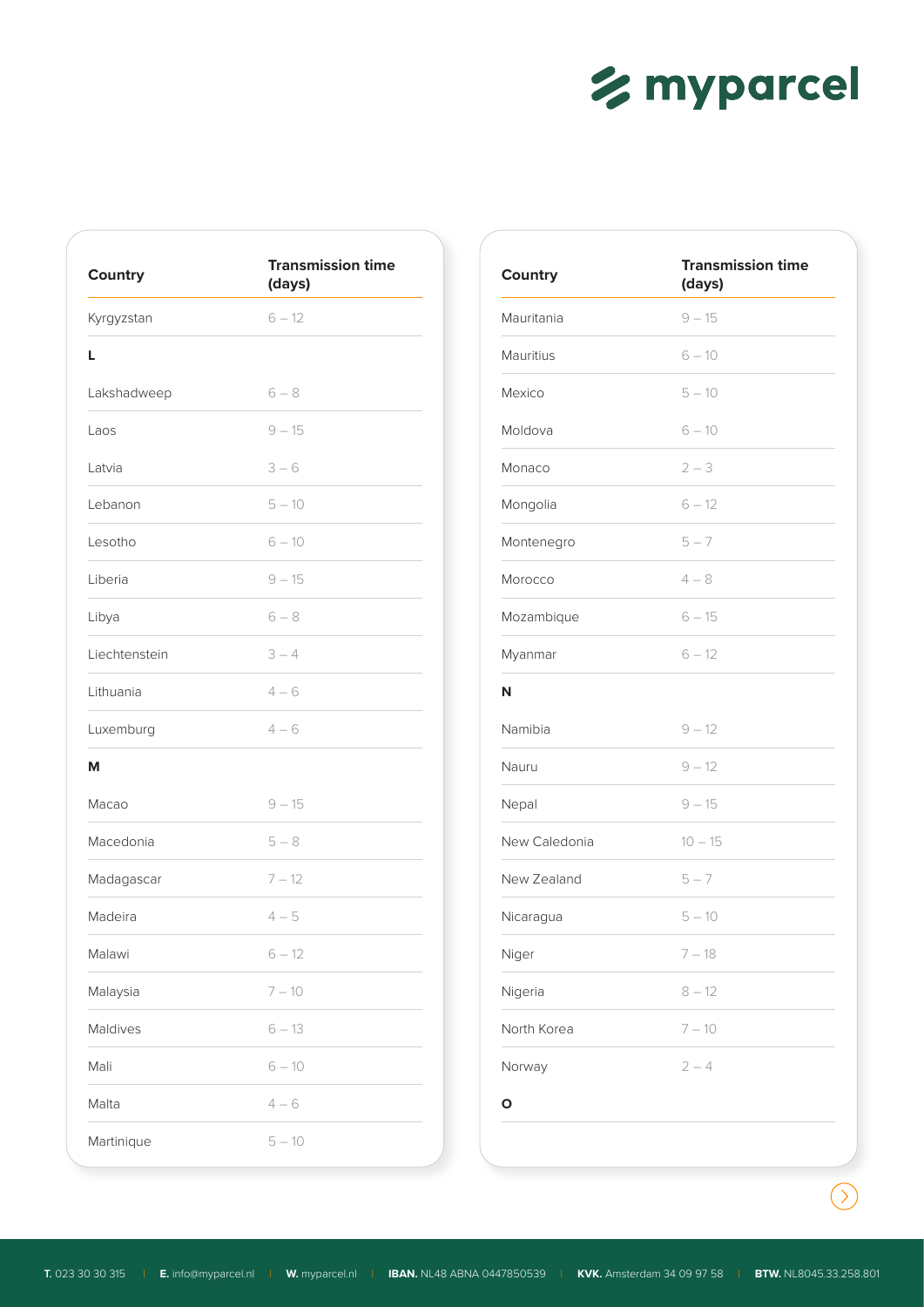

| <b>Country</b>   | <b>Transmission time</b><br>(days) |
|------------------|------------------------------------|
| Oman             | $5 - 8$                            |
| Ρ                |                                    |
| Pakistan         | $6 - 10$                           |
| Pacific Islands  | $10 - 12$                          |
| Palestine        | $7 - 8$                            |
| Panama           | $7 - 8$                            |
| Papua New Guinea | $5 - 10$                           |
| Paraguay         | $6 - 10$                           |
| Peru             | $6 - 10$                           |
| Philippines      | $7 - 10$                           |
| Pitcairn Islands | $10 - 12$                          |
| Poland           | $2 - 5$                            |
| Portugal         | $3 - 5$                            |
| Puerto Rico      | $4 - 8$                            |
| Q                |                                    |
| Qatar            | $8 - 10$                           |
| R                |                                    |
| Reunion          | $9 - 13$                           |
| Romania          | $4 - 7$                            |
| Russia           | $8 - 14$                           |
| Rwanda           | $9 - 15$                           |
| S                |                                    |
| Saba             | $4-8$                              |

| Country                             | <b>Transmission time</b><br>(days) |
|-------------------------------------|------------------------------------|
| Saint Helena                        | $6 - 10$                           |
| Saint Kitts en Nevis                | $5 - 10$                           |
| Saint Lucia                         | $5 - 10$                           |
| Saint Martin                        | $4 - 8$                            |
| Saint Pierre and Miquelon           | $4 - 7$                            |
| Saint Vincent<br>and the Grenadines | $6 - 12$                           |
| Samoa                               | $7 - 12$                           |
| San Marino                          | $3 - 5$                            |
| Sao Tome and Principe               | $6 - 8$                            |
| Saudi Arabia                        | $9 - 15$                           |
| Senegal                             | $9 - 15$                           |
| Serbia                              | $5 - 7$                            |
| Seychelles                          | $9 - 15$                           |
| Sierra Leone                        | $9 - 15$                           |
| Singapore                           | $4 - 6$                            |
| Slovakia                            | $3 - 5$                            |
| Slovenia                            | $3 - 5$                            |
| Solomon Islands, The                | $10 - 12$                          |
| Somalia                             | no postal service                  |
| South Africa                        | $5 - 8$                            |
| South Korea                         | $7 - 10$                           |
| South Sudan                         | $6 - 15$                           |

 $\bigcirc$